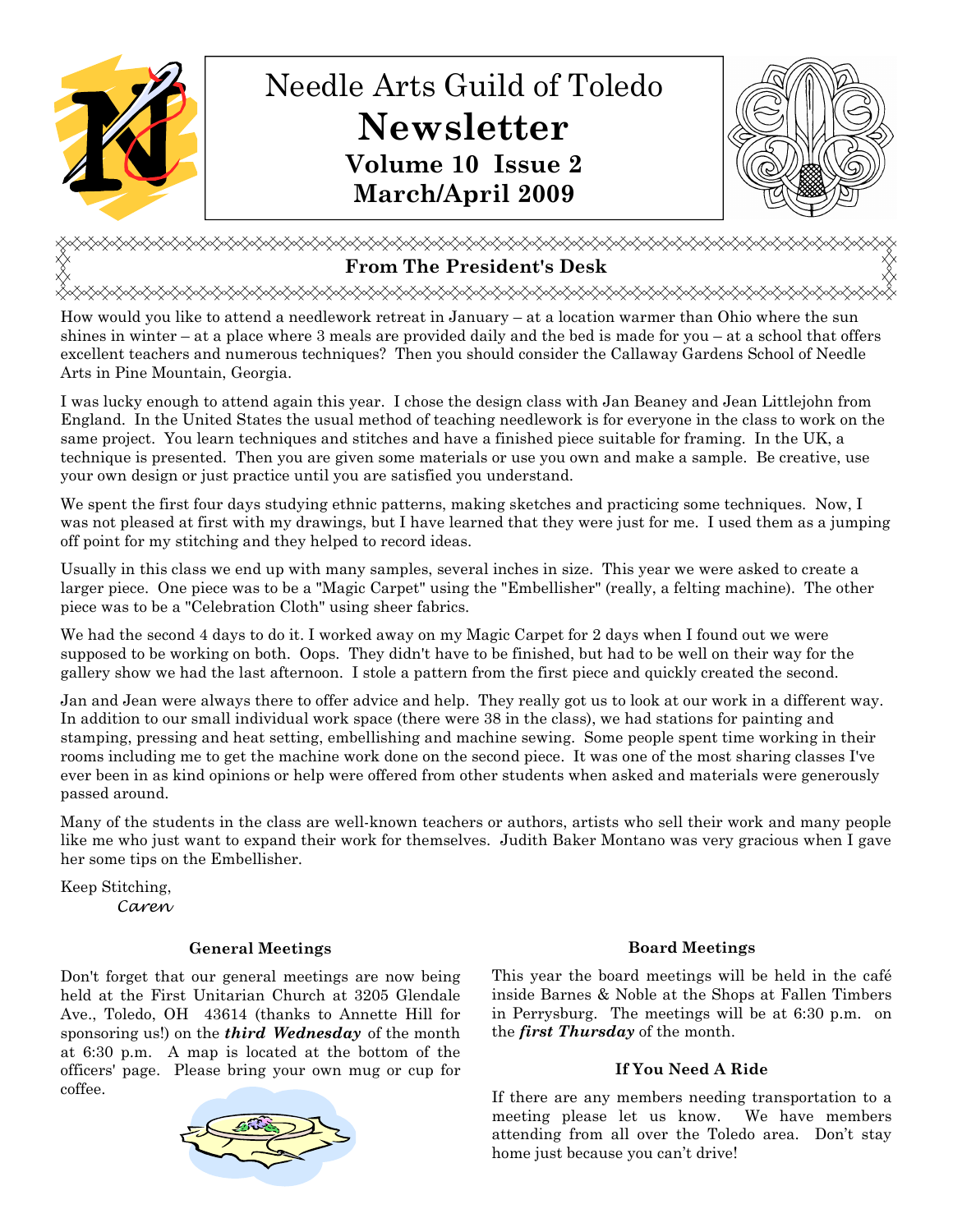# Program Schedule Calendar of Events

Here is a tentative schedule for the exciting new programs that will be featured this year.

- March 18: Antique Needlework Tools, NAGT members share from their collections. Also, Get It Finished entries & Book Sale (see below). Refreshments: Marilyn Freeman, Katherine Thompson
- April 15: Blackwork Dolls, an EGA Petite Project by Eunice Wachtveitl, taught by Ann Rorarius. Refreshments: Marianne Mussett, Chris Christiansen
- May 20: Biscornu Part II (assembly), taught by Sue Hojnacki. Refreshments: Ann Rorarius, Annette Hill
- June 17: Annual Potluck Dinner. Contract Project progress reports and Get It Finished entries. Secret Stitchers revealed.
- July 15: Stitching Stash Garage Sale. Refreshments: Julia Stange, Nancy Wright
- Aug. 19: Armchair Pin Keep, taught by Karlyn Thompson. Refreshments: Jennifer Miller, Kim Hammer
- Sept. 16: Victorian Perforated/Punched Paper, taught by Kim Hammer. Also, Get It Finished entries. Refreshments: Maria Nowicki, Cathy Studer
- Oct. 21: Ornament Finishing, taught by Denise Duda of Timeless Stitches. Refreshments: Donna Cairns, Helen Zeller
- Nov. 18: Ukranian Embroidery, taught by Karlyn Thompson. Refreshments: Karlyn Thompson, Donna Cairns
- Dec. 16: Annual Christmas Party with Ornament and Cookie Exchanges. Also, Finished Contract Projects and Get It Finished entries and prizes. 2010 Officer Installation.

#### Book Sale

The remaining five books from our library will be sold at the March meeting. Diane Myers looked up the value of these books on amazon.com (in parenthesis), they may not be sold for that but may have half that listed as a reserve price at the auction.

Crewel Embroidery by Audrey Francini's, 2 copies (\$26) Lady Evelyn's Needlework Collection by Mary-Dick Digges (\$114)

The Proper Stitch by Darlene O'Steen, 1st edition (\$50) Ayrshire Needlework by Agnes Bryson (\$40)



Here is a list of events besides our monthly meetings that you may find interesting. Further info may be obtained from the EGA or GLR websites or in later issues of this newsletter as it becomes available.

| Dates                    | <b>Event Information</b>                                                                                                                                                                                                                                                                            |  |  |
|--------------------------|-----------------------------------------------------------------------------------------------------------------------------------------------------------------------------------------------------------------------------------------------------------------------------------------------------|--|--|
| 04/25/09                 | <i>Ohio State Day</i> "Springtime Stitching in<br>Amish Country". Hosted by Ohio Canal<br>Chapter.                                                                                                                                                                                                  |  |  |
| $04/26/09$ -<br>04/30/09 | <b>GLR</b> Seminar. Hosted by Monguagon<br>chapter. Ritz-Carlton Hotel, Dearborn, MI.<br>Contact Wendy Moore, Chairman, 734-379-<br>3271; wenstan@comcast.net                                                                                                                                       |  |  |
| $08/28/09 -$<br>09/04/09 | <b>ANG</b> Seminar. Hilton Milwaukee City<br>Center                                                                                                                                                                                                                                                 |  |  |
| $09/25/09$ —<br>09/26/09 | <b>NAGT</b> 34th Annual Needlework Show at<br>the Sanger Branch Library. Judge: Sandy<br>Rodgers.                                                                                                                                                                                                   |  |  |
| $10/04/09 -$<br>10/09/09 | <b>EGA</b> National Seminar "Bridges to<br>Stitches". Hosted by the Mid-Eastern<br>Region, Pittsburgh, PA.                                                                                                                                                                                          |  |  |
| 10/17/09                 | <i>Indiana State Day</i> "Web in an Autumn<br>Garden". Sponsored by Needle Artisans of<br>Northwest Indiana at Westminster<br>Presbyterian Church in Munster, IN.<br>Stitch a specially designed hardanger<br>project. Contact Sue Hanson at (708) 877-<br>8901 or Mel McCormick at (219) 669-3178; |  |  |

 $04/24/10 - \text{ GLR}$  Seminar "River of Threads". Fort 04/29/10 Wayne, IN at the Grand Wayne Center.

instateday2009@gmail.com

#### Stitch-In

Stitch-In meetings are held every Thursday from 11am–5pm. The third Thursday of the month we are at Something Extra. Other Thursdays we meet at a member's home.

The third Tuesday of each month we have a group for canvas projects. We get started around 6:30pm and end around 9:30pm. Sometimes we pick a project for the group but you can always work on any project you have.

On the fourth Tuesday, the crewel group has a stitch-in from 6:30pm – 9:30pm.

Locations change weekly. Call Katherine Thompson at 419-385-0081 or e-mail Diane Myers at jrmyers@roadrunner.com for the next meeting place.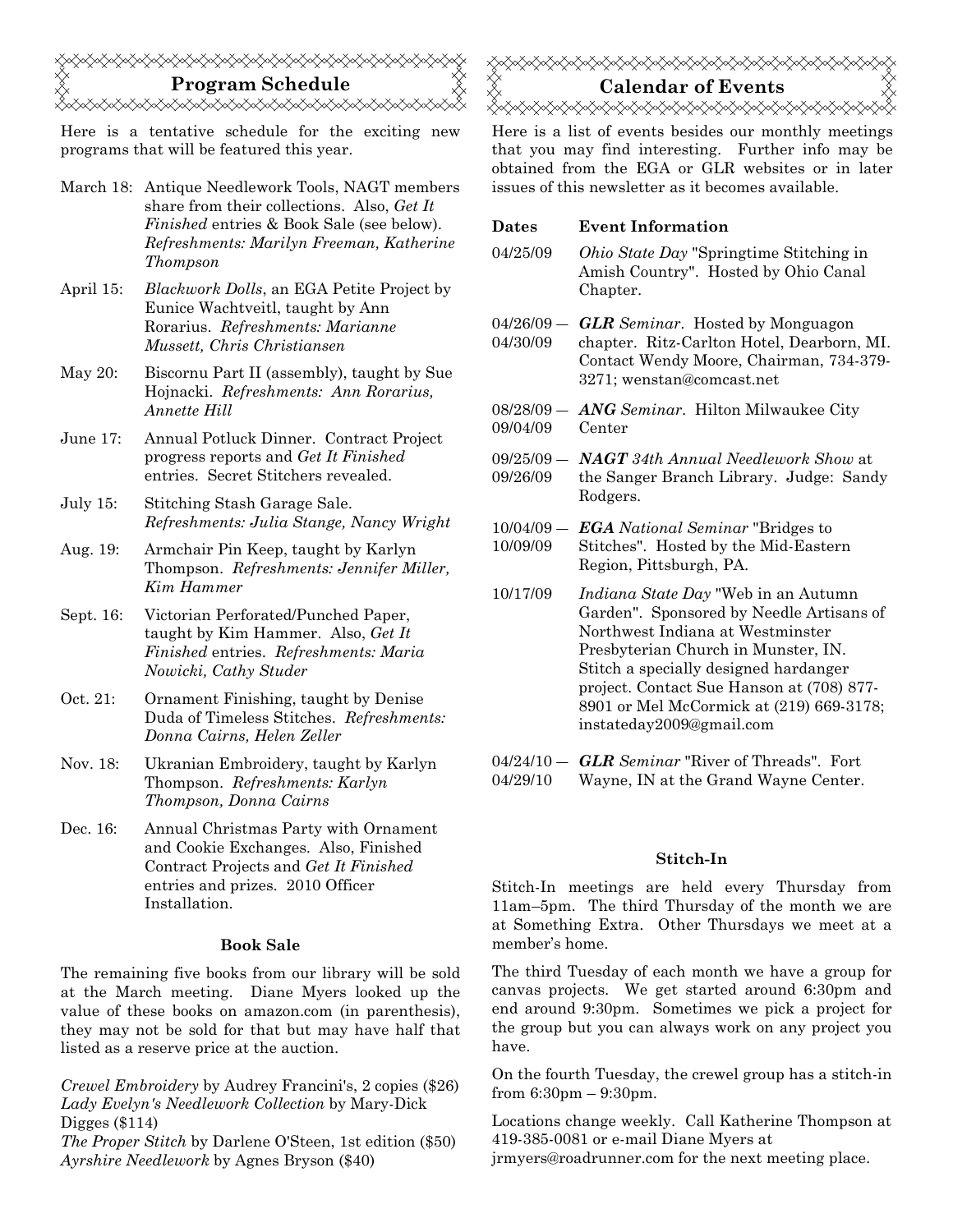

#### GLR Basket

The Great Lakes Region (GLR) Seminar is coming up on April 26 - 30. Our guild will be presenting a basket for the opportunity drawing which takes place at the closing banquet. We have not made a basket for some time so I hope we can put something nice together. So far we have Shay Pendray's book Stitching Toward Perfection, the video tape The Needle Workshop which she made with Marnie Ritter and her latest book, Piecework Magazine presents the Needleworkers Companion. If you have any canvas or any ground fabric at least 12" x 12", threads, needles, ribbon, or buttons in your stash to contribute please bring it to the March or April meetings. I hope if you find yourself in a needlework shop you might consider purchasing something for the basket. Maybe one of those neat mini work lights or stretcher bars or a pair of Stichin' Girl socks or some other accessory. I will put it together and make it look pretty and of course take a picture and maybe even get a picture of the lucky winner at the banquet! Can't wait to see what you come up with!

Submitted by Diane Myers

#### About the March and April Programs

Gretchen Schultz of Maumee will give a slide presentation on Antique Needlework Tools at the March 18 meeting. NAGT members are asked to please bring some of your own antique needlework treasures to share. We will enjoy seeing sewing boxes, thread winders, pin cushions, tape measures, thimbles or other needlework tools that members have inherited or collected.

Supplies needed for April program (Blackwork Dolls) are as follows: size 24 & 26 tapestry needles, 6 inch square or larger piece of 22 ct. hardanger or 18 ct. Aida cloth in white or light color, 5 inch hoop, scissors, floss colors DMC 310 (black), 817 (red), 368 (green), 333 (purple), 676 (gold). Black is for outline and colors of your choice are for the obi sash. Each doll measures 2 1/2" high and 1" wide on 22 ct. hardanger. If using 18 or 14 ct. Aida, the doll would be larger. Printed instructions will be provided at the meeting.

#### Biscornu

A Biscornu is an eight sided pincushion. The word "biscornu" means "quirky" in French and that is exactly what these are: quirky pincushions. Two squares of counted thread fabric are attached to each other by matching corners of one square to the center of the sides of the other square. This creates the skewed eight-sided effect. A button is then attached to the middle to pinch the cushion together.

Biscornus can be made from any square design and from any needlework technique: cross stitch, blackwork, hardanger, etc. You can embellish with beads, ribbons, tassels or fringe: just let your imagination flow. There are many free designs available (I've included a few sites) or designers have recently hopped on the Biscornu bandwagon and there are commercial designs too.

To start you need to pick a pattern, thread and fabric. Just about any counted fabric will work: Aida, linen, even canvas. You need fabric big enough for two squares a couple of inches bigger than your design. You can stitch just one piece and leave the bottom blank or stitch on both pieces. Your design can be from a scissor fob size to a large pin cushion, or anything in between.

When your design is stitched, you will need to do a back-stitch square around it. It can be right next to the design or a few threads away. Both pieces need to be backstitched in a square and must be the exact same size so count carefully. Then trim your fabric to a 1/2 inch seam allowance and finger press along the backstitching. I have included several web sites below that give you good step by step instructions with excellent pictures. The first one has a pattern with it, the rest are just instructions. We will have a meeting for help with finishing in a couple of months. Have FUN and get stitching!!

Submitted by Sue Hojnacki

http://myauntsattic.web-log.nl

www.inkcircles.com

http://lhfinishingschool.wordpress.com/biscornu-class/

http://www.creative-poppy-patterns.com/instructionshow-to-make-biscornu-pxl-16.html?language=en

http://kittyandmedesigns.blogspot.com/2009/01/ biscornu-finishing-directions\_24.html

http://own-two-hands.livejournal.com/4186.html

http://handarbeitsforen.de/index.php? page=Thread&threadid=8846

http://blackyrose.over-blog.com/categorie-10272105.html

http://brodyzenloisirs.kazeo.com/Grillesbiscornus,r80869.html

http://www.periphaeria.com/Designs/Samples/

Editor's note: Sue included more websites than space allowed and I have not checked out all of these so please contact Sue if you have any problems. I did include some more info on the next page.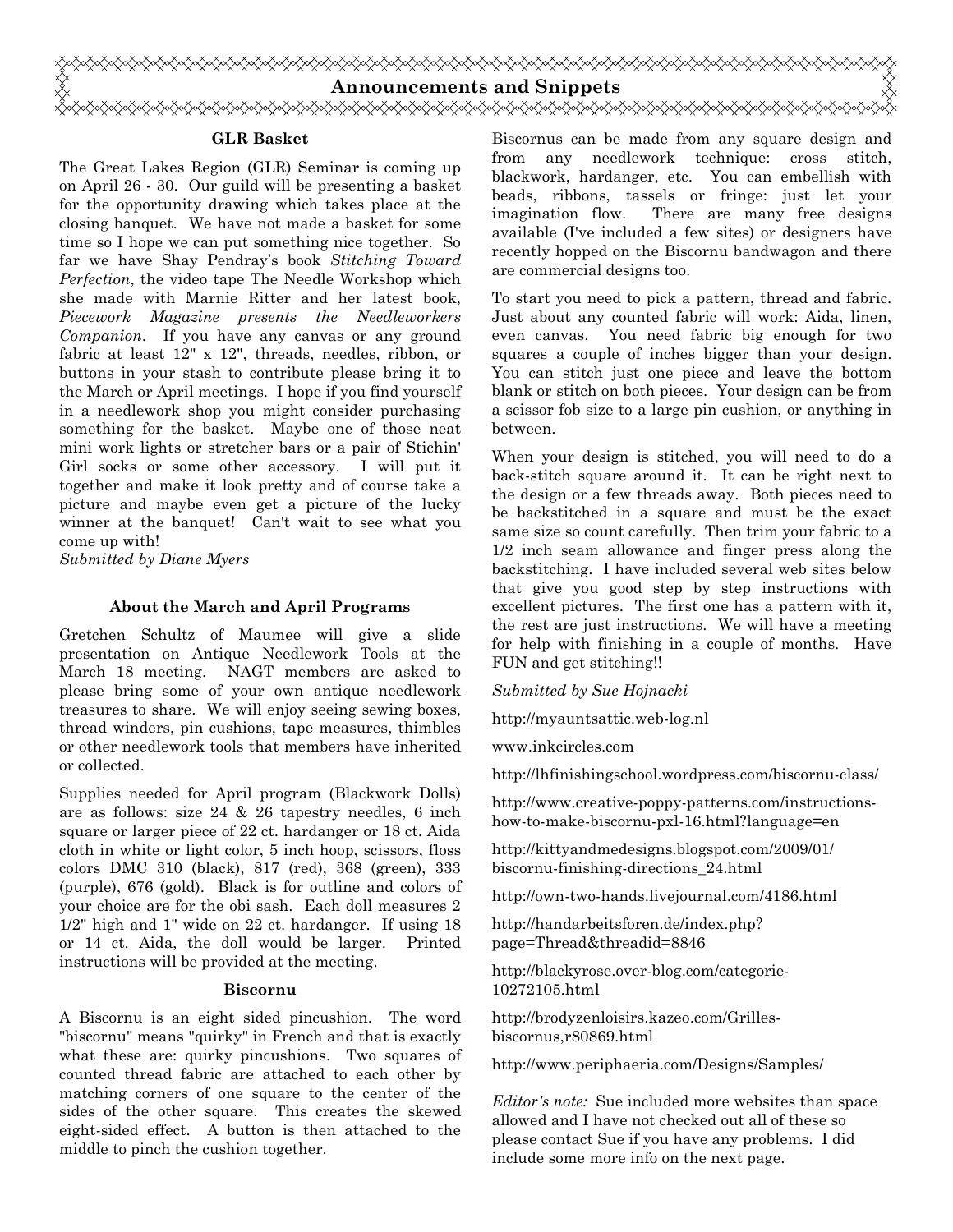

These are designs from Debbie Draper Designs and would make good Biscornu patterns. Left to right, they are "Heart's Desire", "Love", and "Spring Flowers". Each pattern was a free design with distribution permitted through newsletters and/or handouts. The newsletter editor will bring copies of the full page handouts with her to the meeting or you can download them yourself. Please visit http://www.debbiedraperdesigns.com for these patterns and check out her other wonderful designs!

#### 2009 Oldest Work in Progress Contract Projects

| Member              | <u>Technique</u>    | <b>Project</b>               | <u>Designer</u>          |
|---------------------|---------------------|------------------------------|--------------------------|
| Donna Cairns        | Canvas              | $A - Z$                      | Lighthouse Designs       |
| Kim Carles-Hammer   | Crewel              | Woodland Scene               | Erica Wilson             |
| Chris Christiansen  | Counted             | German Shepherd & Pup        | Sherrie Stepp Aweau      |
| Kay Griffith        | Crewel              | Woolsy Bear                  | Peg Morris               |
| Christine Hampshire | Canvas              | Promise In the Looking Glass | Elsa Parrish             |
| Annette Hill        | Beading             | Merlin                       | Barbara E. Elbe          |
| Sue Hojnacki        | Needlepoint         | Winter House                 | Elizabeth Bradley        |
| Peverley Hormann    | Counted             | Come Read to Me              | Kathrine Moser           |
| Anna Kerlin         | Mixed Media Canvas  | Raccsnack                    | Ann Strite Kurz          |
| Irene Leonard       | Blackwork           | Chrysanthemum for EGA        | C. Alge                  |
| Jennifer Miller     | Counted             | Hare Pyns                    | Sheri Jones              |
| Marianne Mussett    | Needlepoint         | Dog Christmas Stocking       | Mary Badenhop/Dimensions |
| Diane Myers         | Quilting/Beading    | Under the Sea                | unknown                  |
| Ann Rorarius        | Canvas Work         | Tiffany Window               | Dorothy Lesher           |
| Karlyn Thompson     | Counted             | Schoolhouse Sampler          | Stoney Creek (?)         |
| Katherine Thompson  | Needlepoint         | <b>Fox</b>                   | Beth Russell             |
| Sue Wiemer          | Blackwork           | Reflections                  | Marion Schoular          |
| Nancy L. Wright     | Embroidery/Quilting | Tote                         | Rocky Mountain Patchwork |
| Helen Zeller        | Embroidery          | 5 Piece Tea Set              | <b>Bucilla</b>           |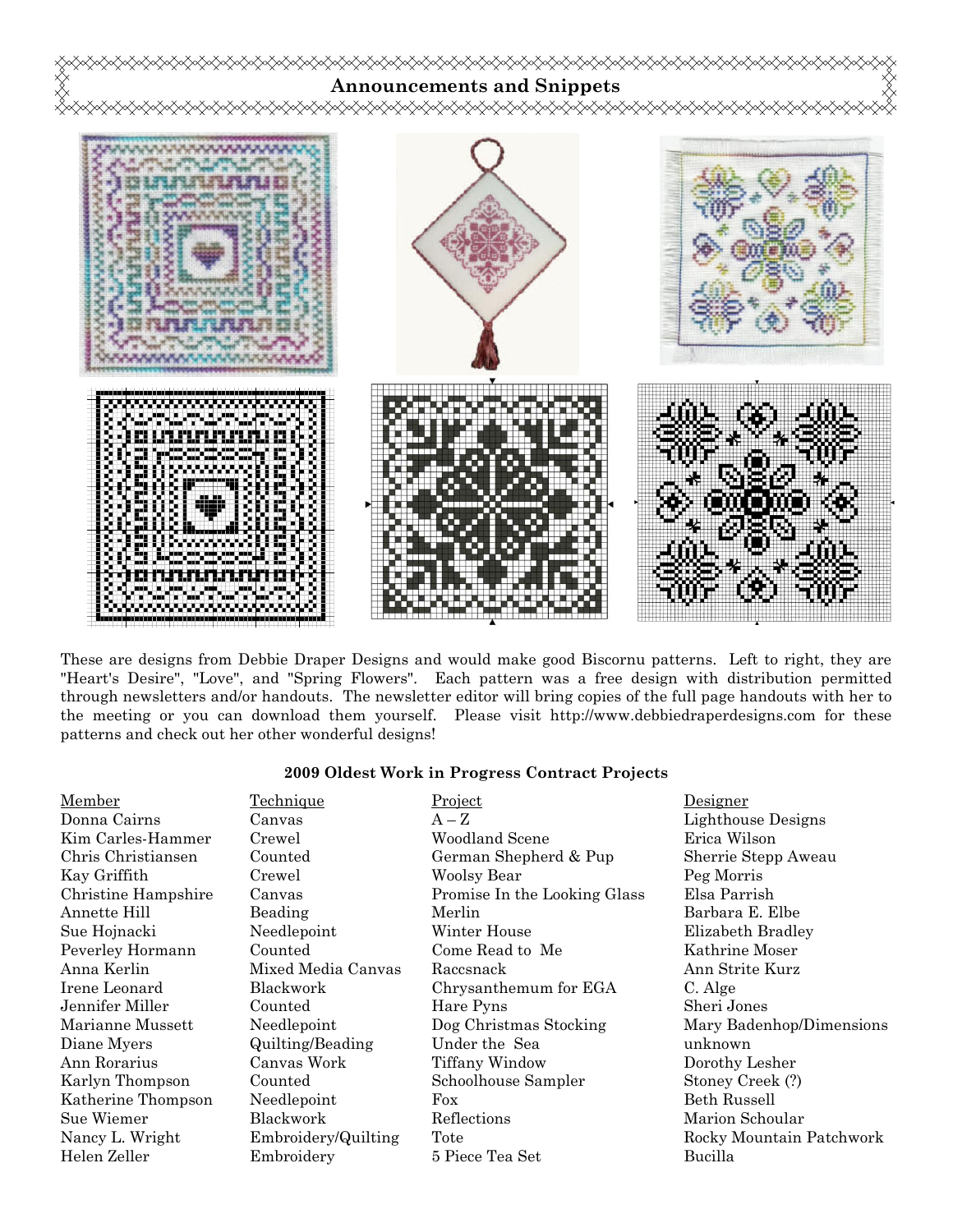The NAGT Newsletter is published six times per year (January, March, May, July, September, and November) by the Needle Arts Guild of Toledo (NAGT) chapter, The Embroiderers' Guild of America, Inc. The Editor welcomes comments, input, and story items. Please send them to the editor by the 25th of the month preceding publication.

Editor: Susan Pellitieri; 703 Butterfield Dr; Toledo, Ohio 43615, Phone: 419-382-1329, E-mail: pellitieri@aol.com

EGA chapter newsletters may copy material contained in this publication except items which are noted and marked as copyrighted. Please credit this Chapter when due.

MEMBERSHIP in the Needle Arts Guild of Toledo is open to all embroiderers. New and renewing dues payments should be sent to: Nancy Wright, 17515 Sycamore Rd., Grand Rapids, OH 43522.

ANNUAL DUES - NAGT annual dues of \$43 includes: Dues - Local chapter

- Bimonthly NAGT chapter newsletter
- Chapter meetings and programs
- Local chapter lending library

• Group correspondence course (additional fee required)

Dues - Great Lakes Region (GLR)

GLR seminar (additional fee required)

Dues - The Embroiderers' Guild of America, Inc. (EGA)

- Subscription to quarterly magazine, Needle Arts
- Individual correspondence courses for a fee
- National seminars for a fee

Members can attend optional local Chapter workshops presented by teachers contracted by the Chapter and paid for by workshop participants.

MEETINGS are the third Wednesday of every month starting at 6:30 p.m. in the First Unitarian Church, 3205 Glendale Ave., Toledo, OH 43614 (see map below).

GUESTS are welcome at all meetings and may attend two meetings before being asked to join.

**NAME TAGS** must be worn at all meetings or pay a  $25¢$  fine. The fines collected go to general funds to help cover expenses.

MEETING CANCELLATION: Monthly meetings are cancelled due to bad weather if the Toledo Public schools are closed. Tune into AM 1370 News radio in Toledo for school closings.

NAGT Officers and Board Members <del></del>

President ⊠ Caren Scarbrough 419-278-2162 caren505@roadrunner.com

President Elect Sue Hojnacki 419-385-8511 needleworkersue7@aol.com

Secretary  $\boxtimes$ Cassandra Jamet 419-474-3863 cdenniss@yahoo.com

Treasurer **⊠** Nancy Wright 419-832-3801 nlwright42@verizon.net

2009 Show Chairman Sue Wiemer 419-531-6325 dlwiemer@sbcglobal.net

Outreach Chairman Beth Thompson 814-734-0609 eathompson790@yahoo.com

Welcoming Committee Marilyn Freeman 419-381-8782

GLR Representative Annette Hill 419-885-6365 nettie@buckeye-express.com Newsletter  $\boxtimes$ Susan Pellitieri 419-382-1329 pellitieri@aol.com

Membership ⊠ Diane Myers 419-832-9571 jrmyers@roadrunner.com

Program **⊠** Kim Carles-Hammer 419-422-0197 thammer@woh.rr.com

**Education ⊠** Irene Leonard 734-856-1873 irnlnrd@aol.com

Historian Katherine Thompson 419-385-0081 kmthompson49@yahoo.com

Publicity Christine Hampshire 419-698-0241 dhampshire@adelphia.net

Hospitality Donna Cairns 419-841-7403

 $\boxtimes$  indicates Voting Members



Meetings will be at the First Unitarian Church, located at 3205 Glendale Ave., Toledo, OH 43614. It is across the street from the entrance to the University of Toledo Medical College (MCO)/Hilton, between the Wal-Mart plaza and another church next door. The Southland Shopping Plaza is at the corner of Byrne and Glendale. Map provided by Google Maps.